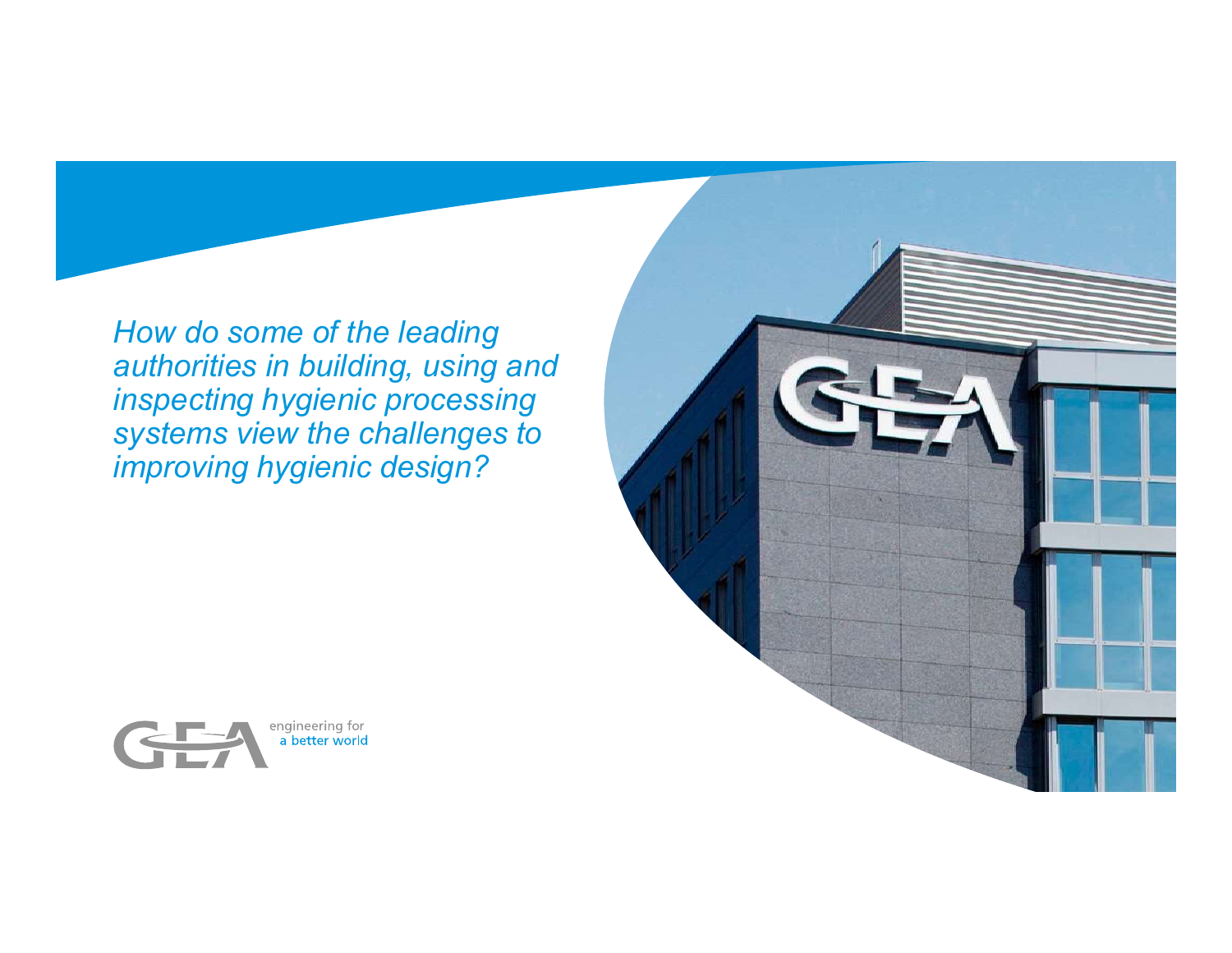



2 and 2 and 2 and 2 and 2 and 2 and 2 and 2 and 2 and 2 and 2 and 2 and 2 and 2 and 2 and 2 and 2 and 2 and 2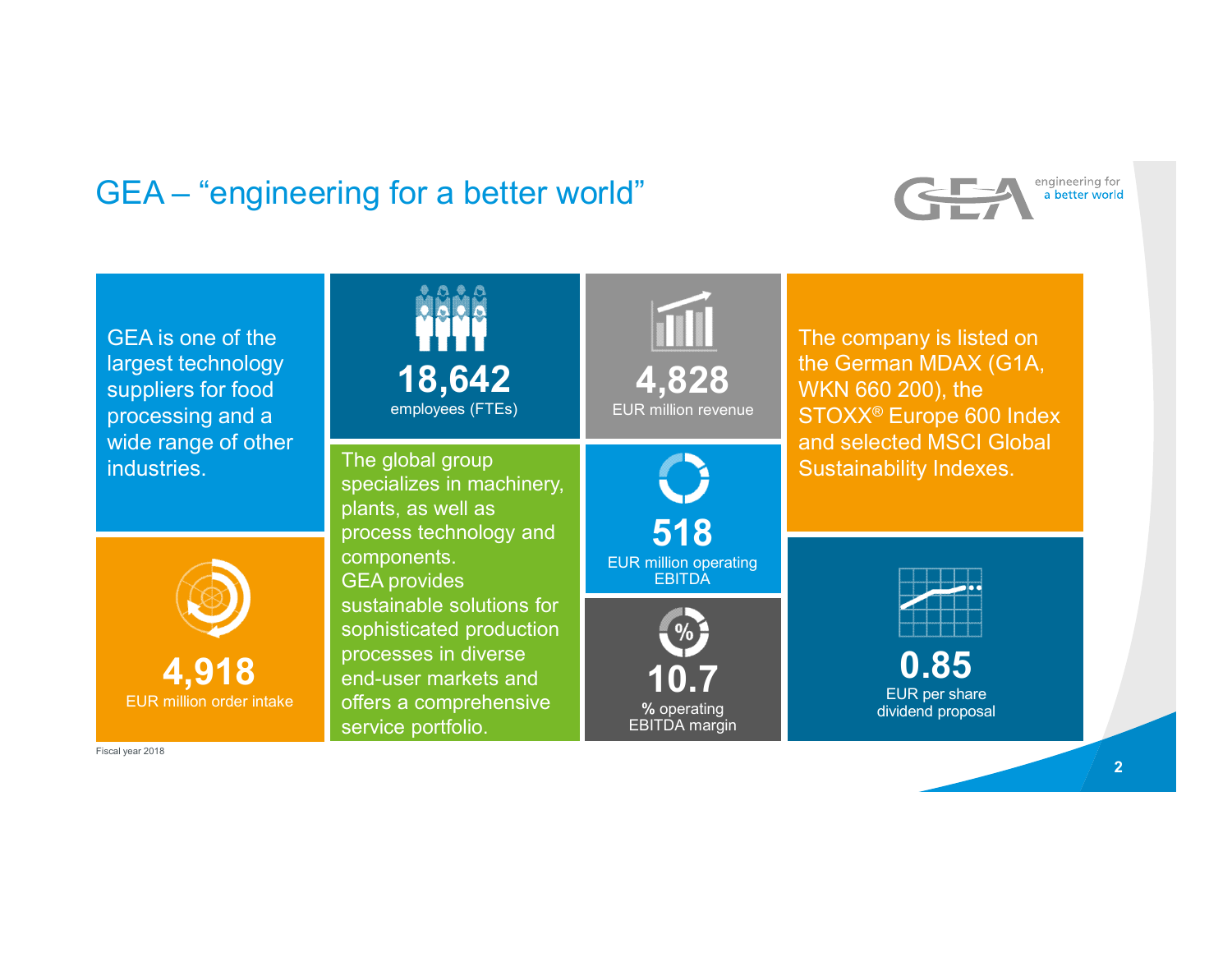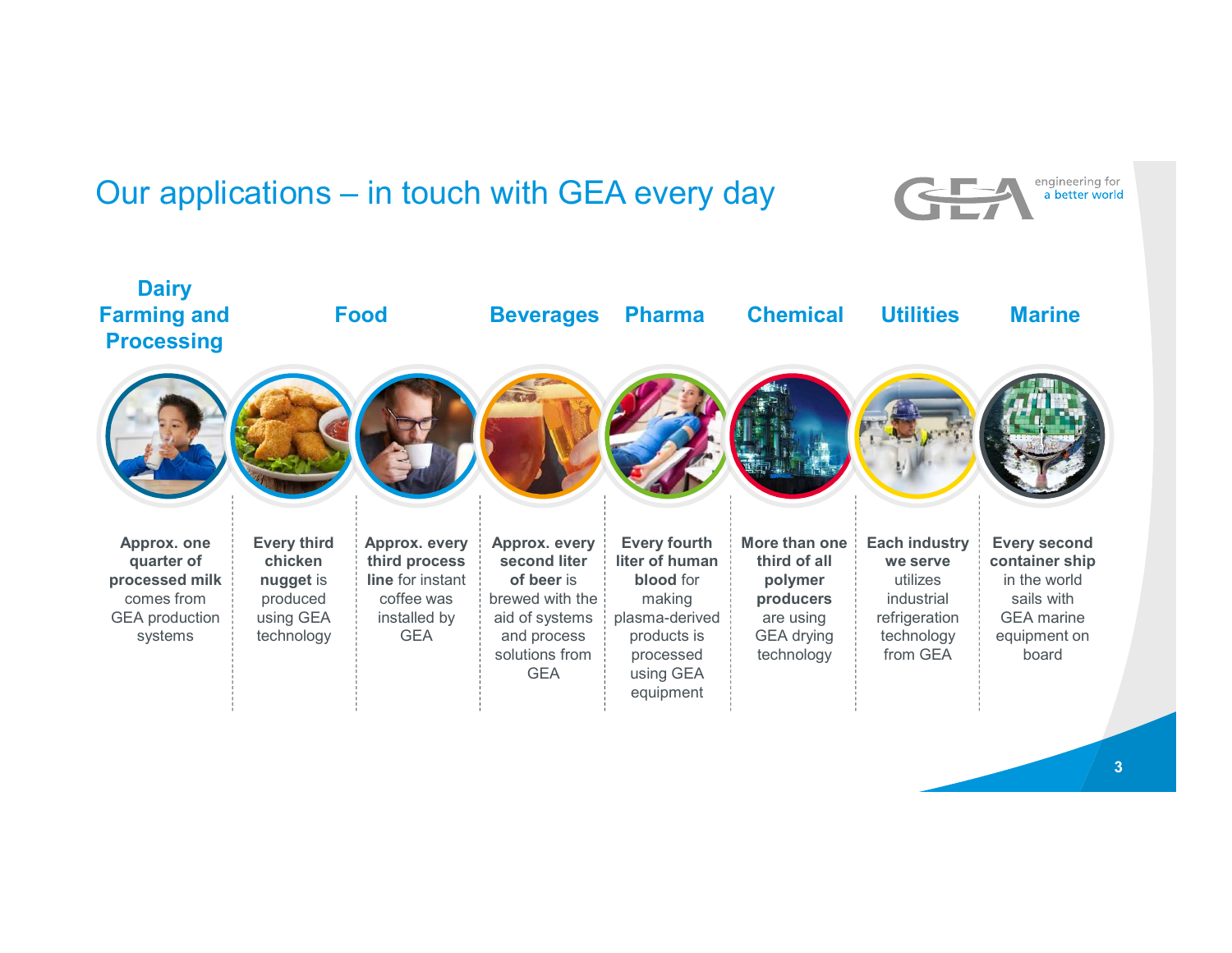# Classic approach





- -
	- Design
	-

Symbol Holder



- - documentation and the set of the set of the set of the set of the set of the set of the set of the set of the set of the set of the set of the set of the set of the set of the set of the set of the set of the set of the se
- Fabrication **•** Cleaning validation





- -
	- System operation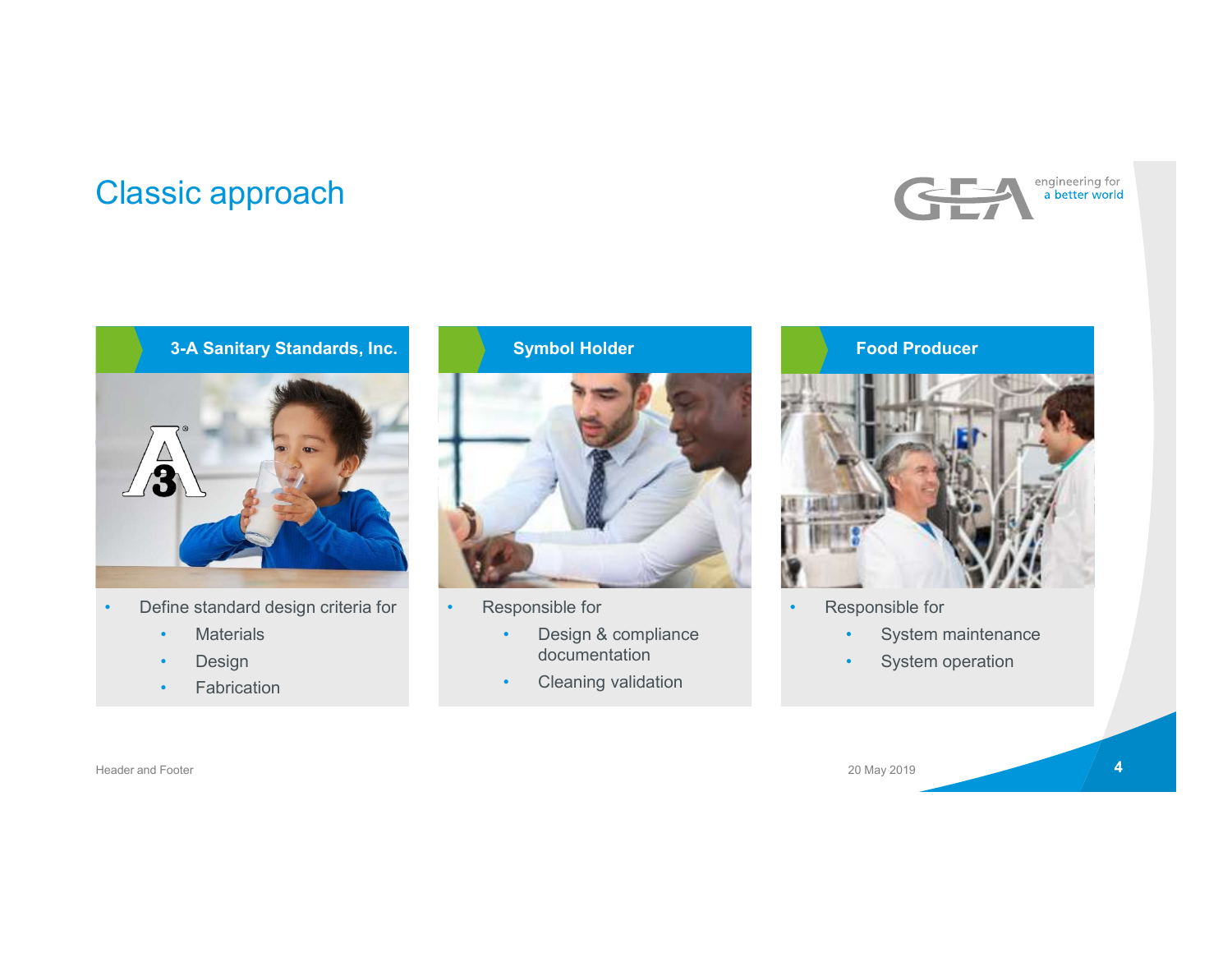# Transition Food Safety Modernization Act



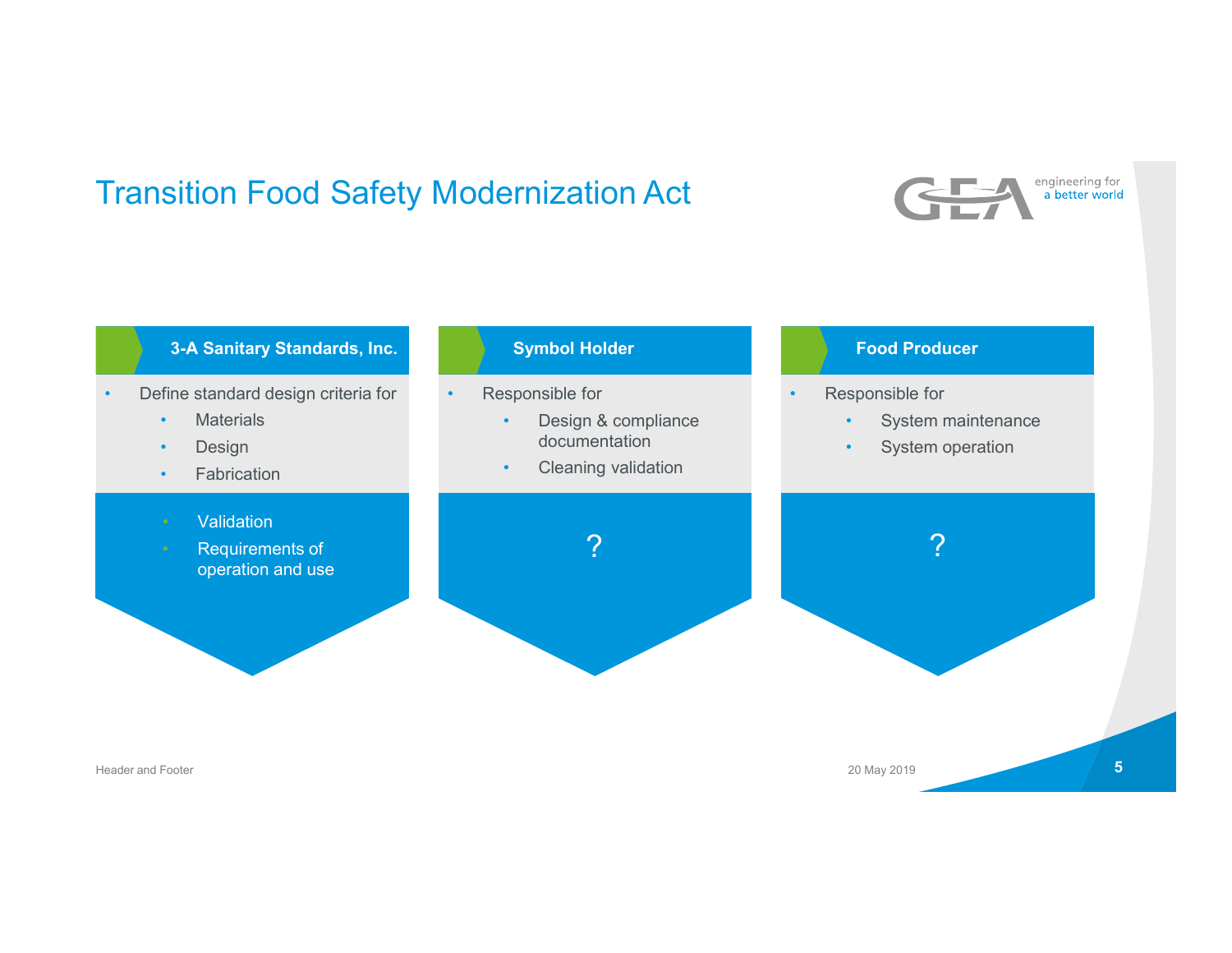# Thoughts on challenges



Determining factors of hygienic processes

- 
- 
- 

## Standards need to acknowledge application variances

- 
- **Example 19 Setter World Concerned Concerned Concerned Concerned Concerned Concerned Concerned Concerned Concerned Concerned Concerned Concerned Concerned Concerned Concerned Concerned Concerned Concerned Concerned Concern Determining factors of hygienic processes**<br>• Design<br>• Process set-up<br>• Validation in application required<br>• Means of control<br>• E.g. pasteurization vs. milk harvesting<br>• E.HEDG standard for milk processing plants, applicab for products with varying viscosity/texture questionable; not suited for small equipment
- **Example 19 Follows** Chromosopher and the control<br>
Process set-up **Validation in application required**<br>
Process set-up **Validation in application required**<br>
E.g. pasteurization vs. milk harvesting<br>
E.HEDG standard pertain to many food products/applications in the range of today's 3-A standards

Rapid rate of development of materials and processes lead to frequent additions in FDA CFR listings that do not make a way into 3-A standards (e.g. polymers).

Regulation of end product quality can allow more freedom to innovate better hygienic processes compared to regulation of equipment

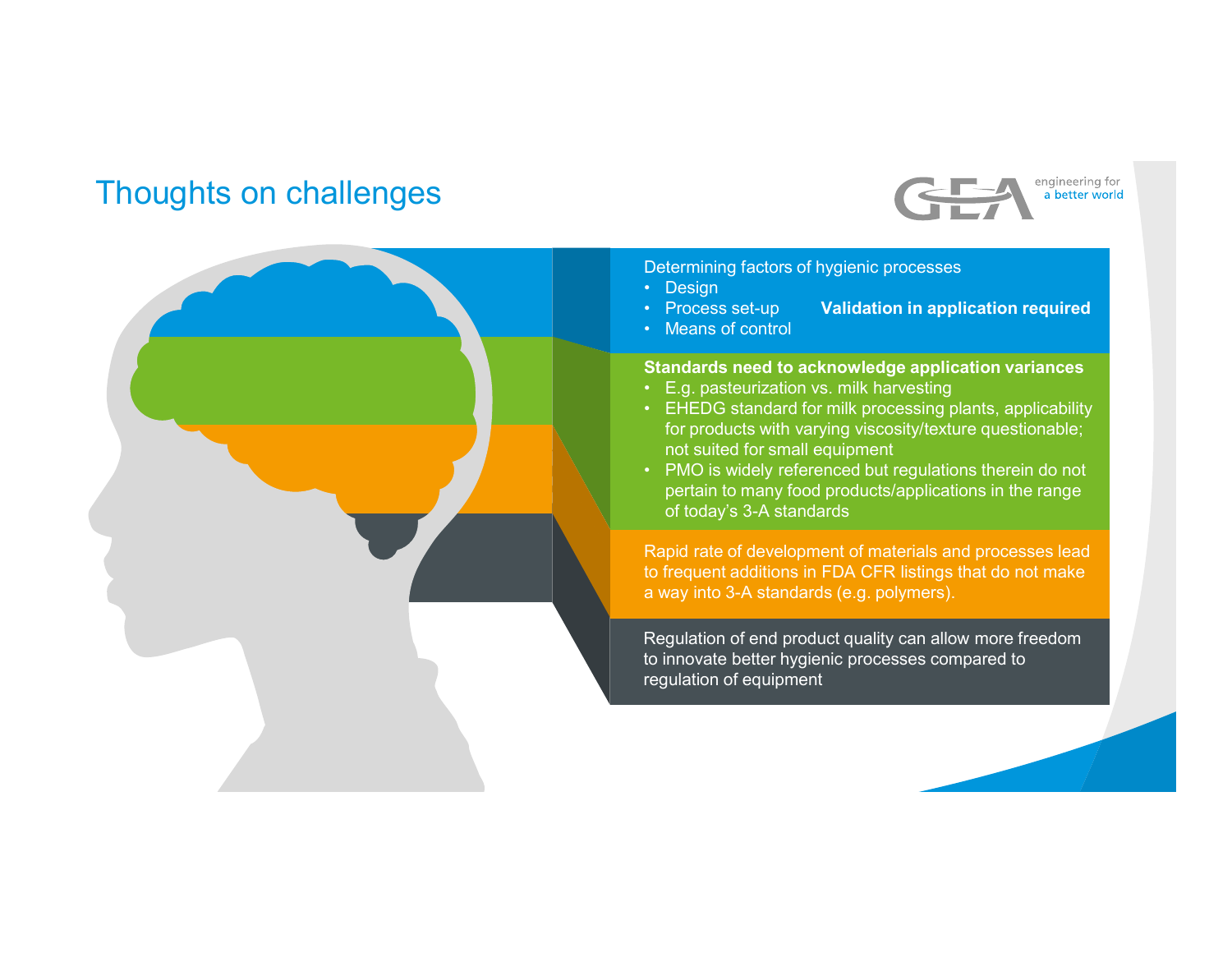